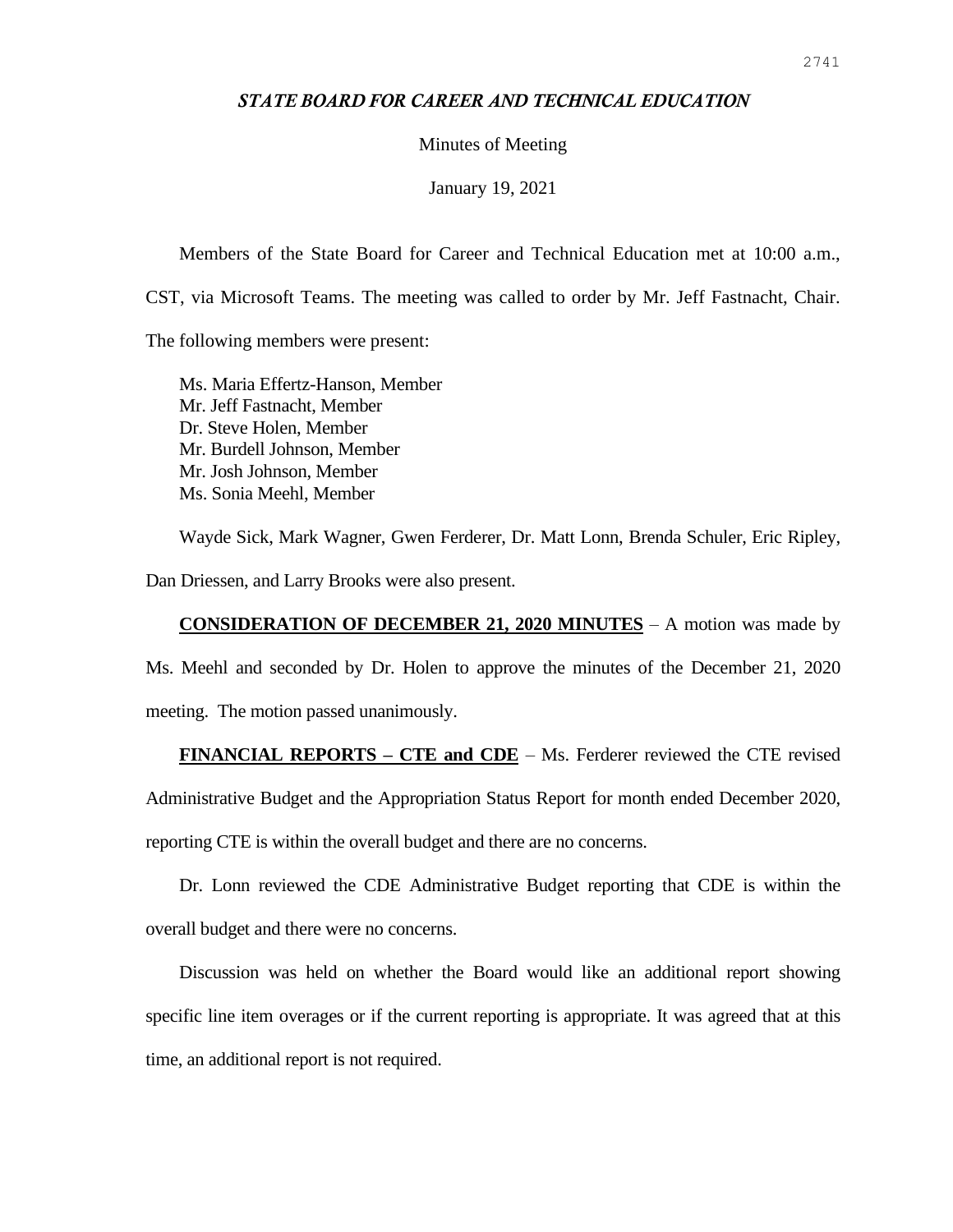Following further discussion, a motion was made by Mr. Johnson and seconded by Ms. Meehl to approve the CTE and CDE financial reports as presented. The motion passed unanimously.

**STATE DIRECTOR'S REPORT** – Mr. Sick reported on meetings and activities he and the agency are involved in which include: CTSO State Advisors working with local school districts, administrators, and advisors on CTSO events to provide opportunities for students; working with SLDS and Nexus on CTE data and publishing information; working with Board of Nursing and Lake Region State College on the Department of Labor Apprenticeship Grant; announcing the Special Projects Manager position with a closing date of February 16; Emerging Digital Academy meeting on cybersecurity and coursework; working on approved Private Career Schools presenting information at future meetings; working on Work-based Learning and guidance including having EduTech and PowerSchool provide data training at the Professional Development Conference and providing regional training in September and October; restarting the Workforce Leadership Committee; CTE Administrators quarterly meeting; and, moderator for a GNDC event.

Discussion was held on the Special Projects Manager job responsibilities and the Board requested the job announcement be provided to them.

**CDE REPORT** – Dr. Lonn reviewed current dashboard information and objectives for the next biennium.

Discussion was held on how CDE enrollment completions reflect CDE's success. It was agreed that virtual learning options will remain relevant.

Discussion was also held on CDE funding and the Board's responsibility of setting prices. It was agreed there will be discussions throughout the legislative session on CDE funding.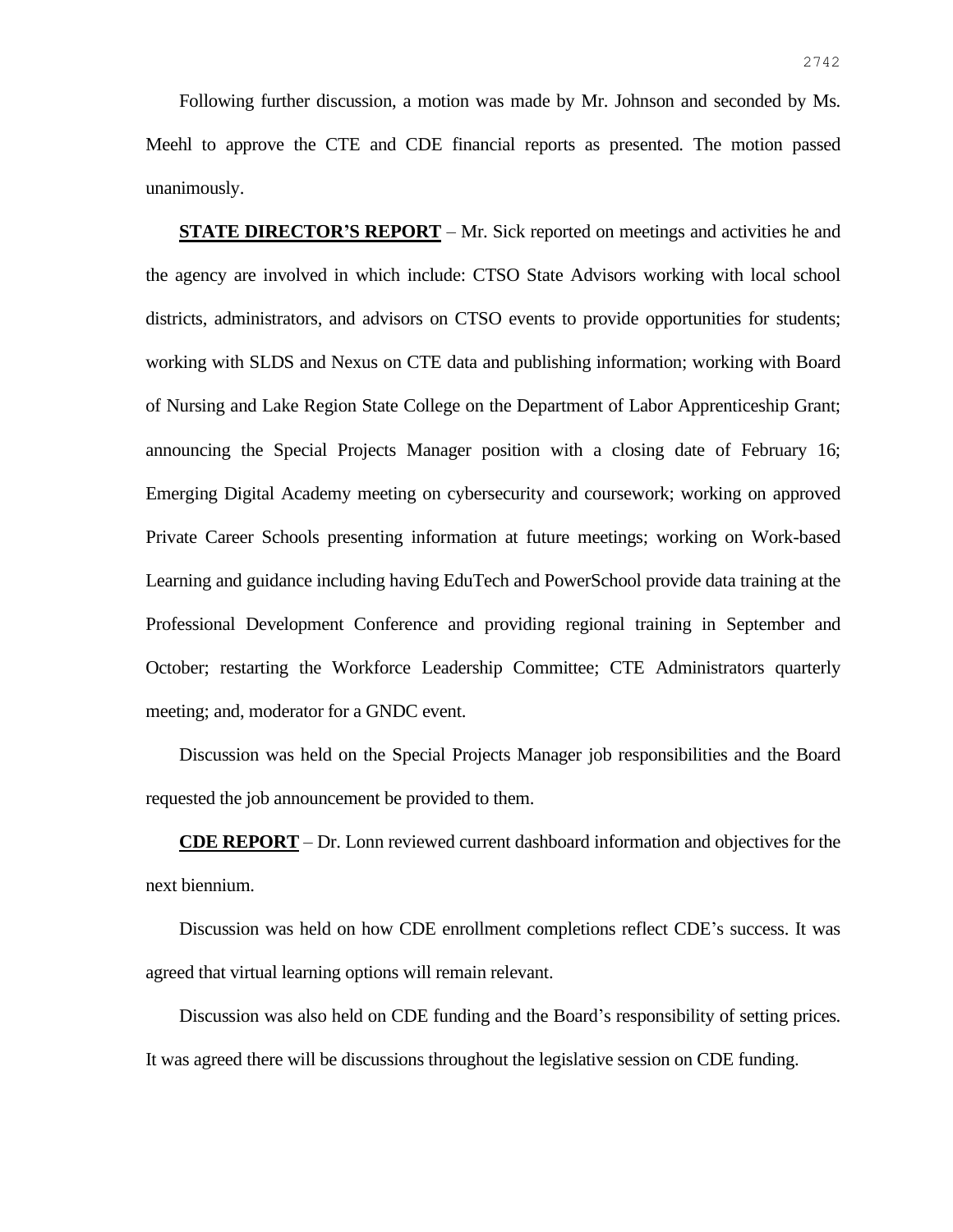The Board thanked Mr. Sick and Dr. Lonn for their reports and requested they continue to keep them informed on CDE legislative discussions.

**LEGISLATIVE UPDATE** – Mr. Sick reported on the agency's budget bill SB2019, reporting that the hearing was held on January 7. The Committee had few concerns; however, there were some issues related to the sustainability and selection of sites for the proposed \$45 million for CTE Centers, CDE funding and what CDE charges for courses. Mr. Sick reported that the subcommittee members are Senators Poolman, Erbele and Heckaman.

Mr. Sick reviewed other legislative bills the agency is following that include House Bills 1013, 1015, 1027, 1031, 1083, 1111, 1114, 1132, 1135, 1217, 1375, 1380, 1478 and Senate Bills 2003, 2018, 2031, 2040, 2141, and 2196.

Following discussion, the Board thanked Mr. Sick for his report and continued updates.

**TEACHER CERTIFICATION PROPOSED CHANGES UPDATE** – Mr. Wagner reported the Teacher Certification Committee's goal is to update and streamline the CTE certification process in a timely and efficient manner.

Mr. Wagner provided an overview of current secondary and postsecondary CTE teacher certification requirements and recommended that once a five-year credential is issued, no renewal process be required. The rationale for no longer requiring a CTE five-year renewal process would be to eliminate duplication by instructors to provide information to both the Education Standards and Practice Board (ESPB) and CTE for renewals. Instructors would be required to only go through the ESPB renewal process. The exception would be the CTE license in the Trade and Industry (TITH) areas. In addition to the six credit hours required for renewal of TITH & Health Sciences instructors, an additional 64 hours of industry related professional development that is monitored by CTE is required and then CTE provides a